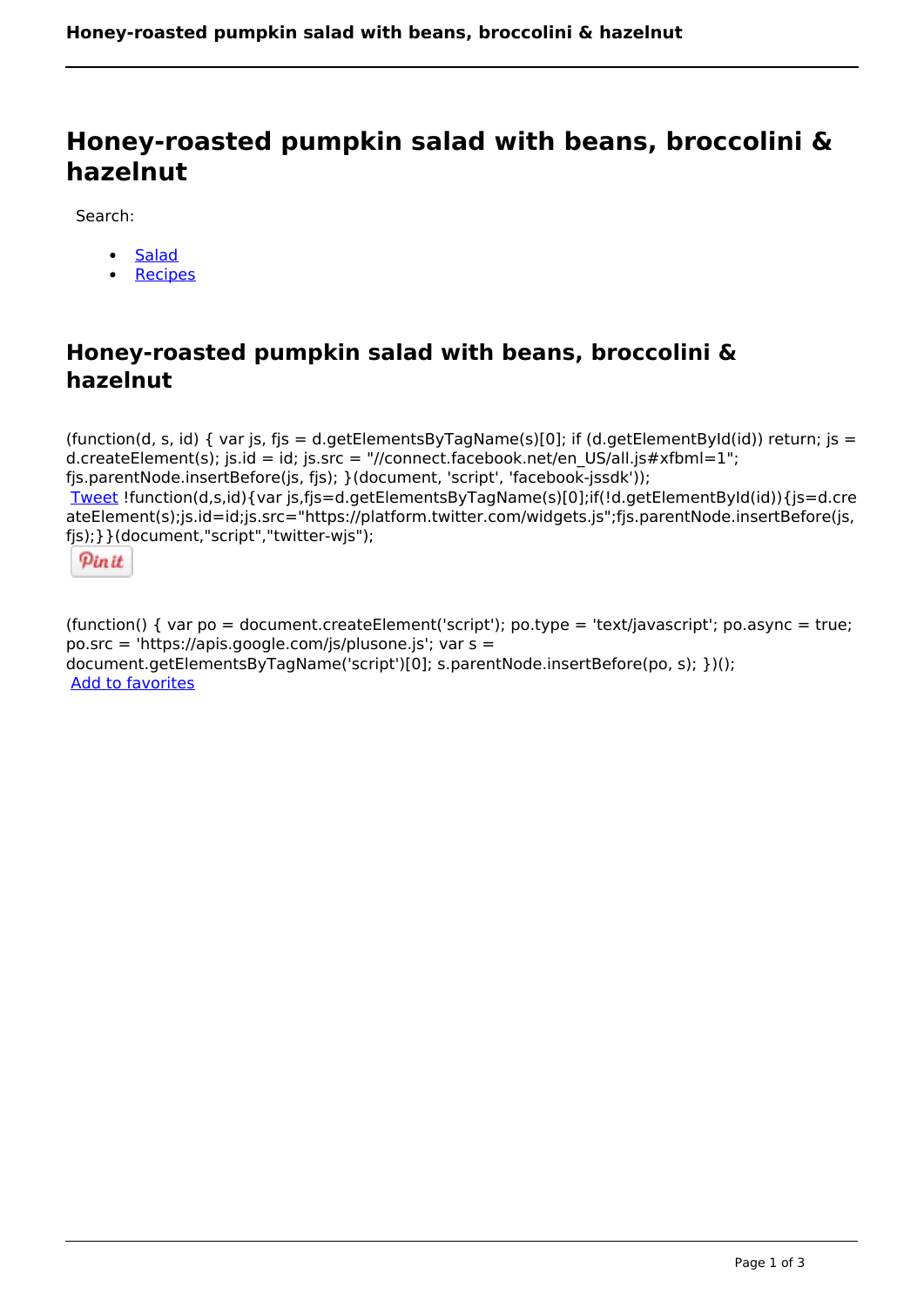### **Honey-roasted pumpkin salad with beans, broccolini & hazelnut**



Rate this recipe

1 person is cooking this [Count me in](https://www.naturalhealthmag.com.au/flag/flag/favorites/1707?destination=printpdf%2F1707&token=e78c3bb12a5c032169e4e2b99ab2c810)

We love this honey-roasted pumpkin salad with beans, broccolini & hazelnut from Chrissy Freer.

#### **Ingredients** (serves 4)

- $\cdot$  1½ tbsp honey
- $\cdot$  1½ tbsp olive oil
- 2 tsp coarsely chopped rosemary
- 800 g [pumpkin](http://www.naturalhealthmag.com.au/search/node?theme=nourish&keys=pumpkin), seeded and cut into wedges
- 2 tsp red wine vinegar
- 250 g broccolini, trimmed
- 400 g tin borlotti beans, drained and rinsed
- 1 head radicchio, trimmed and leaves torn
- 2 tbsp lightly toasted hazelnuts, coarsely chopped

#### **METHOD**

Preheat oven to 200°C. Line a large baking tray with paper. Combine 1 tablespoon honey, 1 tablespoon olive oil and the rosemary in a large bowl. Add pumpkin and toss to coat. Place on the prepared tray and roast for 30 to 40 minutes or until golden, turning halfway through the cooking time.

Meanwhile, combine remaining honey and oil and the vinegar in a small bowl. Set aside.